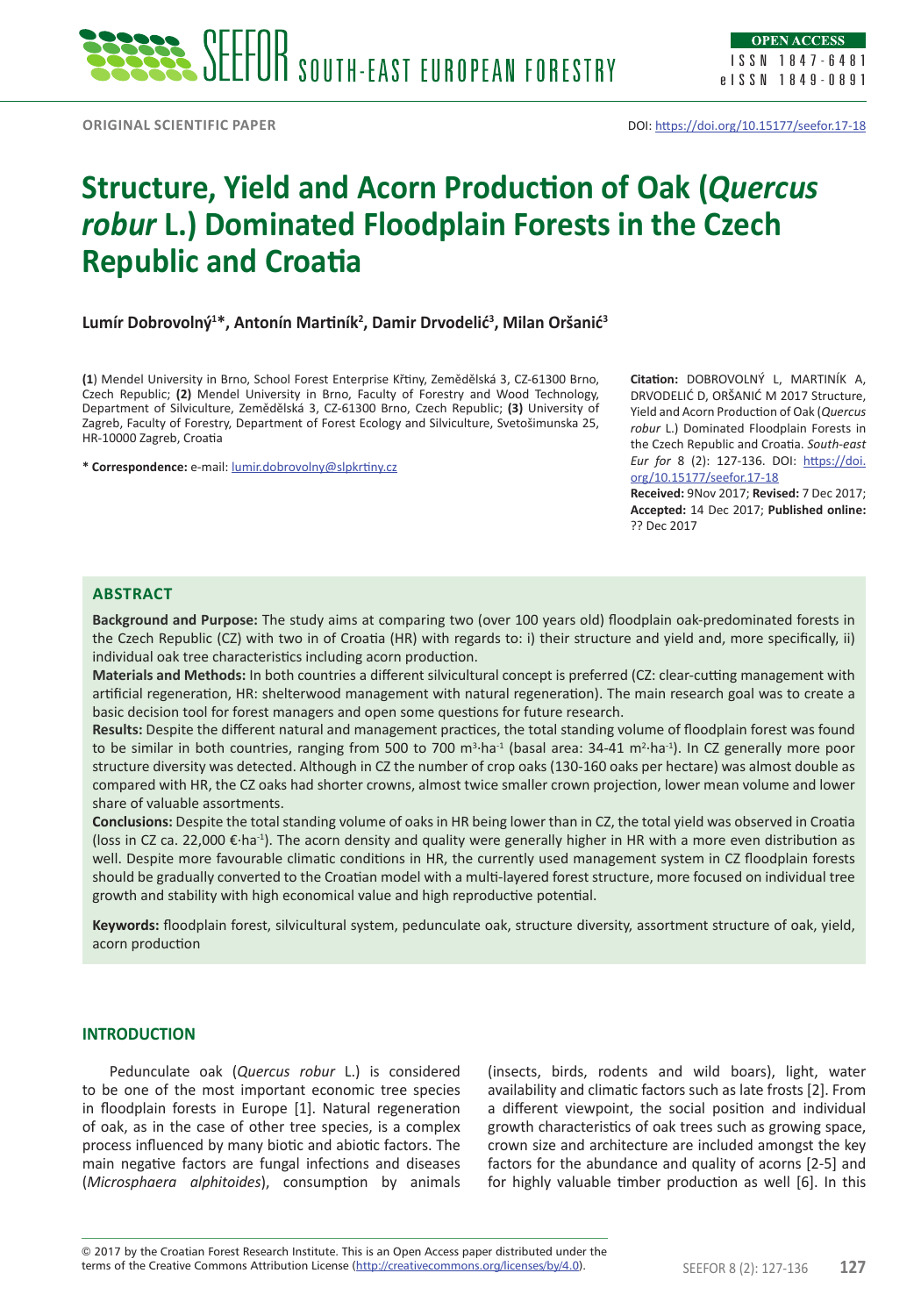context, the forest structure (species and spatial diversity) and its targeted management can significantly influence the successfulness ofnatural forests.

In natural forests, pedunculate oak with its high-age growth strategy has enough time and space to create great stem and crown dimensions. Here, one oak generation equals two to four generations of hornbeam and other accompanying species. This makes the spatial structure of natural floodplain forests relatively rich and dynamic in time [7-8].

A predominant silvicultural system in floodplain forests in the Czech Republic (CZ) is clear-felling (with a maximum size of 2 ha) with mechanical soil preparation and artificial regeneration [9]. Reasons for this are: insufficient acorn crops, strong weed competition and high impact of small and big vertebrates [10]. This management results in the floodplain forest structure being less diverse and more homogeneous with a high number of trees in the overstorey and under-developed crowns with poor fructification in adult age [3]. On the other hand, in a number of cases in the southern part of CZ, Dobrovolný [11] and Martiník *et al.*  [3] demonstrated success of natural regeneration of oak if certain conditions were met.

Matić [12] and Oršanić and Drvodelić [13] consider pedunculate oak to be a tree species with a climax strategy and recommend, the traditionally used natural regeneration of oak under the shelter of the mother stand in three or two cuts. This method takes into account the biological and economic properties and ecological requirements of acorns and causes minimal stress to the soil and the stand [1, 14]. Diaci *et al.* [27] admit even irregular group felling in floodplain forests in Slovenia.

This study was focused on comparing two types of management of adult floodplain oak-predominated forests in the Czech Republic and Croatia with regards to: i) their structure and yield and, more specifically, ii) oak individual tree characteristics and acorn production. The main research goal was to create a basic decision tool for forest managers and to open some questions for future research.

## **MATERIAL AND METHODS**

In each country (Czech Republic "CZ", Republic of Croatia "HR") in the year 2013, two managed adult floodplain forest stands before regeneration felling that represented a typical species and spatial structure of that experimetal region were selected (Table 1). The selected stands in CZ and HR differed primarily in species composition (CZI - oak and ash, CZII - oak, HRI - oak and ash, HRII - oak, ash and hornbeam).

In CZ, specifically in the South Moravian region (Židlochovice), the research was conducted in floodplain forests (managed by the State), located along the Morava, Dyje, Svratka and Jihlava rivers. The predominating soil type, cambic fluvisol, was slightly gleyic, eubasic in double substrates with chernozem fossils (ca. from 160 cm) on fluvial Holocene sediments. In HR, the research was conducted in the floodplain forests of pedunculate oak within the area of the Sava River. Research encompassed the management unit of "Opeke" (managed by the Faculty of Forestry of the University of Zagreb). The dominant soils included pseudogley level terrains, deep, illimerised brown soil, pseudogleyic, and eugley epigleyic (in micro depressions). A comparison of long-term and short-term HR and CZ climatic data (Table 1, Figure 1) indicates a higher average annual (and monthly) temperature and annual (and monthly) amount of rainfall in HR.

In each of the four selected stands, one representative circular research plot (RP) of 0.25 ha in size was established - CZ I, CZ II, HR I, HR II (Tab. 1). Within each RP, the following variables were collected for all trees with a diameter at breast height (DBH) of more than 7 cm: the coordinates (using Field-Map technology-Institute of Forest Ecosystem Research Ltd., Czech Republic), DBH, tree height (h), crown length (CL) - difference between the tree height and crown base and crown projection (CP). Outside the RP, all the crop oaks (with a DBH above 30 cm) that extended with their crowns into the RP and could affect the abundance of fallen acorns were also measured.

| Country;<br>Region;<br>Location  | <b>Research plot</b><br>(stand indication) | Altitude;<br>annual precipitation;<br>temperature | <b>Floristic association</b>         | Tree composition                                                          | <b>Stand</b><br>age<br>(year) | Area<br>(ha) | <b>Stock</b><br>density |
|----------------------------------|--------------------------------------------|---------------------------------------------------|--------------------------------------|---------------------------------------------------------------------------|-------------------------------|--------------|-------------------------|
| Czech Republic;<br>Židlochovice: | CZ <sub>1</sub><br>(121A11)                | $177 \text{ m a.s.l.}$ ;                          |                                      | oak 63%;<br>ash 37%                                                       | 110                           | 10.7         | 1.0                     |
| 49°0'N. 16°37'E                  | CZ II<br>(236C12b)                         | 550 mm:<br>9°C                                    | Querco-Ulmetum                       | oak 85%;<br>ash 14%:<br>black alder 1%                                    | 120                           | 8.6          | 0.9                     |
| Croatia;                         | <b>HRI</b><br>(136)                        | 96 m a.s.l.;                                      | Genisto elatae-<br>Quercetum roboris | oak 65%;<br>ash 29%;<br>black alder 5%;<br><b>OHS 1%</b>                  | 131                           | 32.4         | 0.9                     |
| Lipovljani;<br>45°22'S. 16°50'E  | <b>HRII</b><br>(157a)                      | 915 mm;<br>$10.3^{\circ}$ C                       | Carpino betuli-<br>Quercetum roboris | oak 58%;<br>ash 16%;<br>black alder 2%:<br>hornbeam 23%;<br><b>OHS 1%</b> | 140                           | 30.9         | 1.0                     |

## **TABLE 1.** Basic information on research stands.

OHS - other hardwood species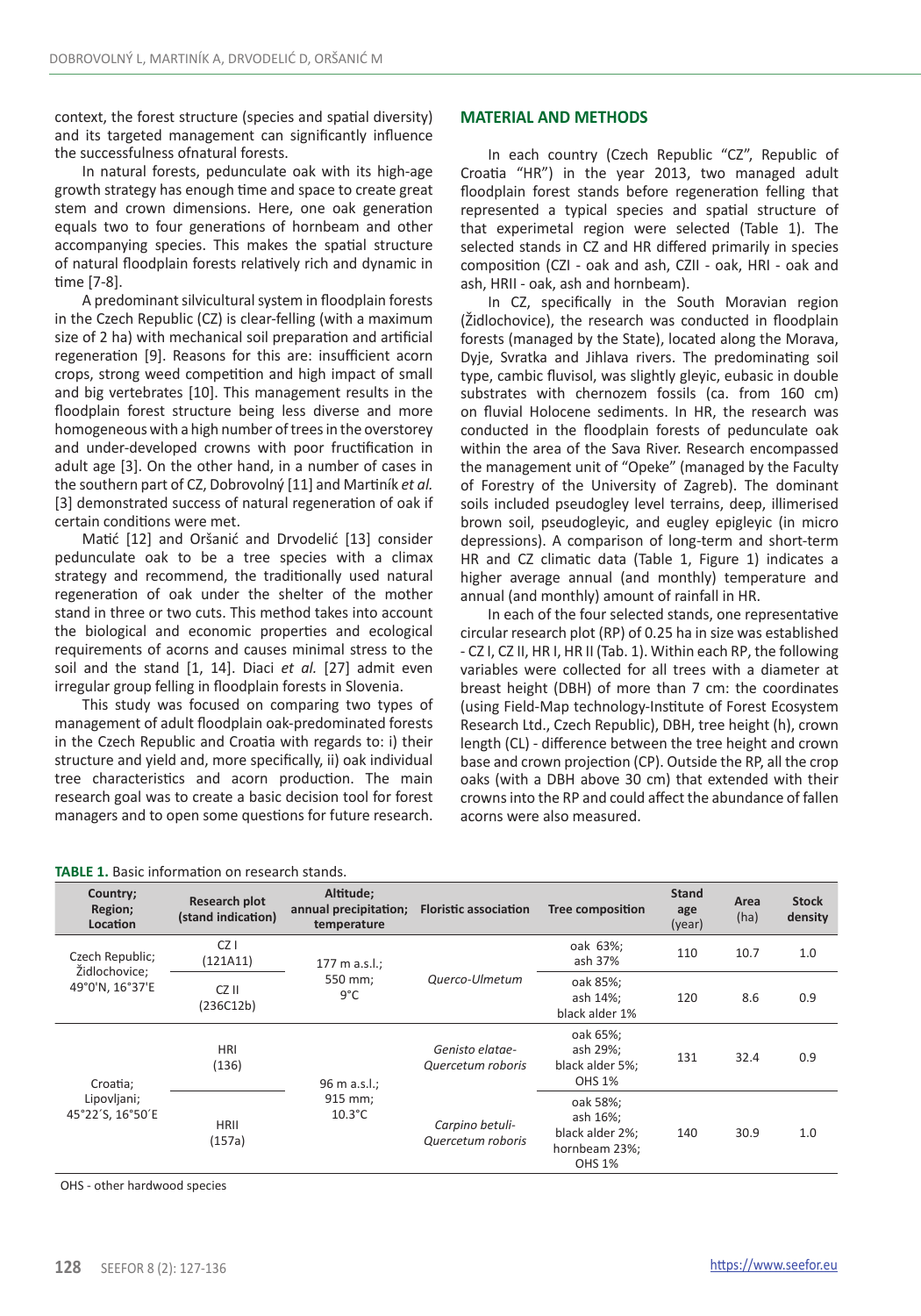

**FIGURE 1.** Development of the average monthly temperature and average monthly amount of rainfall in CZ and HR (years 2000 - 2012). A comparison of climatic data indicates a higher average annual (and monthly) temperature and annual (and monthly) amount of rainfall in HR.

Model height curve was constructed according to the Michajlov formula [15]. The stem volume without bark (V) was calculated using volume functions [16]. Canopy cover (CC) of the stand was calculated as sum of individual crown projections. The competitive situation or space surrounding each of crop oaks was evaluated as the mean distance (D) of the targeted crop oak to all nearest neighbours of any species (with tree height over 20 m). The following indices of forest structure were calculated with the aid of BWINPro 6.3 (Northwest German Forest Research Station, Germany) [17]: (1) indices of species diversity: (1.a) Shannon index (SI) and (1.b) Evenness (EI) (standardized Shannon) based on the abundance of the species (depending on the number of trees (N) and the basal area (G) - the higher the values, the greater the diversity, (1.c) Species-profile index (API) based on species abundance in three height stand layers - the higher the values, the greater the diversity; (2) indices based on the spatial pattern ofthe zero tree and its three nearest neighbours: (2.a) Mixing index (MI) - the values express the spatial species diversity of each situation (MI=0.00 - all trees belong to the same species, MI=0.33 - one tree belongs to a different species, MI=0.67 - two trees belong to a different species, MI=1.00 - all trees belong to a different species), (2.b) Index of DBH differentiation (DI) (0.0-0.3 = no or low differentiation, 0.3-0.5 = medium differentiation,  $0.5$ -0.7 = high differentiation,  $0.7$ -1 = very high differentiation), (2.c.) Index of DBH dominance (DDI) (the higher the positive values, the greater the dominance of the zero tree over its neighbours; values nearing 0 indicate an indifferent relation and the higher the negative values, the greater the suppression of the zero

tree). The spatial patternof crop oaks with the distance to the nearest neighbouring oak was evaluated in ArcGis 10 (Esri, Inc., USA) according to the formula of Clark and Evans [25].

The assortment structure of oak was assessed according to assortment tables of Dejmal [26]. The stems were sorted according to class: I. sliced venner log; II. peeled lower quality veneer log; III.a and III.b saw log; V. pulpwood; VI. fuelwood. The economic profit was assessed according to volume and the current Czech price list of oak assortments.

Acorn abundance was evaluated using 36 seed traps (round wire hoops with collection sacks) per RP, 0.25  $m<sup>2</sup>$ each (r= 0.28 m), arranged in a lattice format and placed 0.5 m above the ground. The spatial coordinates of all seed traps were measured. All the seed traps were installed before the acorns began to fall in September 2013. They were collected every two weeks. The amount of collected acorns was evaluated as the amount of seeds per square metre and the germination capacity was tested according to the Czech and ISTA standards [18].

The statistical differences between the RPs in terms of tree or acorn characteristics were tested using the non-parametric Kruskal-Wallis one-way analysis of variance (using Statistica 10 - StatSoft, Inc., USA). The spatial pattern of acorns (see Figure 7) in 5 categories of density (0; 0.1-5; 5.1-15; 15.1-30; 30.1-50 acorns per m<sup>2</sup>) was estimated on each RP using ArcGis 10 with Kernel statistics (interpolation) tool (Esri, Inc., USA). This analysis was a basis for deriving the share of area covered by acorns and the share of crop oaks belonging to different categories of acorn density (see Table 10).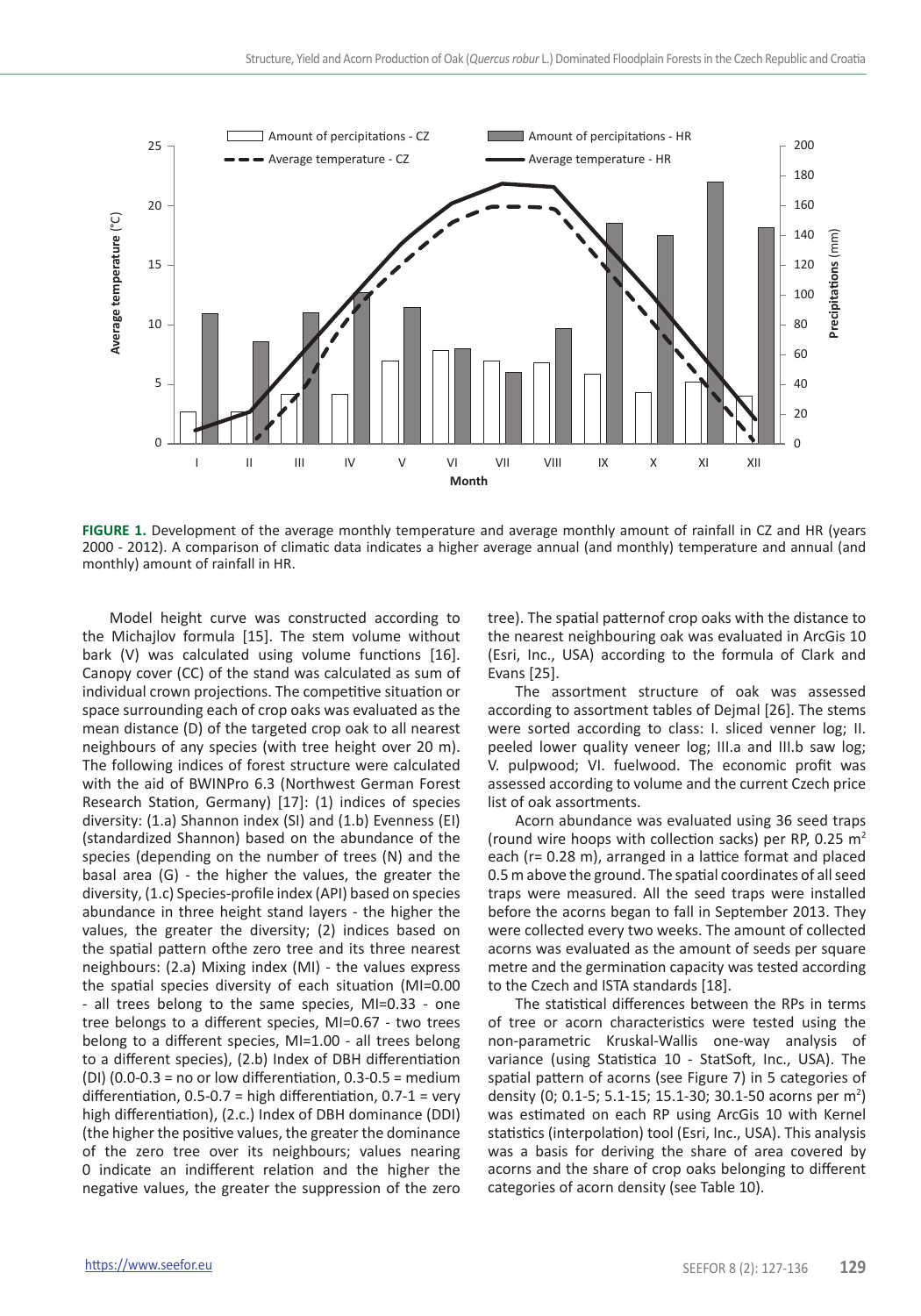| Research<br>plot | N<br>total<br>$(trees·ha-1)$ | N<br>oak<br>$(trees·ha-1)$ | <b>BA</b><br>total<br>$(m^2 \cdot ha^{-1})$ | $\mathsf{v}$<br>total<br>$(m^3 \cdot ha^{-1})$ | CC<br>total/oak<br>$(\%)$ |
|------------------|------------------------------|----------------------------|---------------------------------------------|------------------------------------------------|---------------------------|
| CZ               | 512                          | 148                        | 40.38                                       | 706.4                                          | 80/56                     |
| CZ II            | 176                          | 160                        | 34.39                                       | 496.4                                          | 76/74                     |
| HR <sub>1</sub>  | 380                          | 100                        | 41.66                                       | 712.2                                          | 114/66                    |
| HR II            | 332                          | 64                         | 37.75                                       | 634.6                                          | 143/43                    |

#### **TABLE 2.** Basic inventory data of research plots.

N - tree number; BA - basal area; V - volume stock; CC - canopy cover

## **RESULTS**

#### **Structure and Yield**

The standing volume and the basal area were found to be similar in both countries. Surprisingly, for two stands (RP CZ I and HR I) both values were identical - about 700  $\text{m}^3 \cdot \text{ha}^{-1}$ or 40 m<sup>2</sup> ·ha-1 (Table 2). As expected, CZ II (with its poor structure) had the lowest total number of trees and the smallest basal area and standing volume.

The highest number of trees per hectare on CZ I was due to the high number of trees (namely ash) in the lowest diameter classes (Figure 2). The total canopy cover was always higher in HR (over 100%), mainly due to the presence of the middle tree layer (Figure 2 and 4).With respect to tree species composition (Table 3), in CZ, it was ash that dominated on CZ I and oak on CZ II in terms of the number of trees, while in HR it was alder with oak that dominated on HR I and hornbeam on HR II. In terms of basal area and standing volume it was oak that dominated in both countries; however, the total standing volume of oak was higher in CZ.

The most diverse species structure in HR was found for HR I (a total of six species), while in the CZ hornbeam and alder were absent in all cases. A more diverse species structure (even the vertical profile) in HR was confirmed also by the structure indices (SI, EI, API, MI) (Table 4).

The diameter distribution of all species in HR was broader compared to CZ (Figure 2). While in CZ the single- or double-peak distribution indicates the highest representation of trees of moderate thickness or very thin (CZ I) trees (Figure 2), in HR single-peak distribution with the highest representation of thin trees was observed. In HR, oaks were relatively evenly represented within a wider range of diameters, while in CZ oaks were clustered into several diameter classes around 50 cm (Figure 3). Nevertheless, the values of the diameter DI (Table 4) show a relatively high spatial variability on all RPs, unlike the homogenous CZ II. The DDI index indicates a more neutral relationship among the trees.

Similarly, the height structure was more diverse in HR with at least three distinct tree layers formed, the heights being about 10 m, 24 m, and 36 m (Figure 4). In CZ I, only two layers were formed (around 14 m and 36 m) and in CZ II only a single layer was formed (ca. 30 m).

Differences between the countries in oak assortments and values are shown in Table 5. The greatest differences

|  |  |  | TABLE 3. The share of species composition in regard to the number of trees (N), basal area (BA) and volume (V). |
|--|--|--|-----------------------------------------------------------------------------------------------------------------|
|--|--|--|-----------------------------------------------------------------------------------------------------------------|

| Research plot | Variable | Oak  | Ash  | Elm                      | <b>Field maple</b>       | Hornbeam                 | Alder                    |
|---------------|----------|------|------|--------------------------|--------------------------|--------------------------|--------------------------|
|               | N(%)     | 28.9 | 68.8 | 2.3                      |                          |                          |                          |
| CZ I          | BA (%)   | 80.4 | 19.4 | 0.6                      | $\overline{\phantom{a}}$ | $\overline{a}$           | ۰                        |
|               | V(%)     | 84.4 | 15.5 | 0.1                      | $\overline{\phantom{a}}$ | $\overline{\phantom{a}}$ | $\overline{\phantom{a}}$ |
|               | N (%)    | 93.0 | 4.7  | 2.3                      | 2.3                      | $\overline{\phantom{0}}$ |                          |
| CZ II         | BA (%)   | 91.8 | 3.5  | 2.1                      | 2.7                      | $\overline{\phantom{a}}$ | $\overline{\phantom{0}}$ |
|               | V(%)     | 93.0 | 3.0  | 2.3                      | 1.7                      | $\overline{\phantom{0}}$ | $\overline{\phantom{0}}$ |
|               | N(%)     | 26.3 | 17.9 | 21.1                     | 3.2                      | 7.4                      | 24.2                     |
| HR I          | BA (%)   | 62.3 | 29.7 | 1.9                      | 0.2                      | 0.9                      | 5.1                      |
|               | V(%)     | 69.7 | 27.2 | 0.4                      | 0.1                      | 0.3                      | 2.4                      |
|               | N (%)    | 19.3 | 8.4  | ÷                        | $\overline{\phantom{a}}$ | 72.3                     |                          |
| HR II         | BA (%)   | 52.0 | 16.1 | $\overline{\phantom{a}}$ | $\overline{\phantom{a}}$ | 31.9                     | ۰                        |
|               | V(%)     | 62.2 | 15.3 | $\overline{a}$           | $\overline{\phantom{a}}$ | 22.6                     |                          |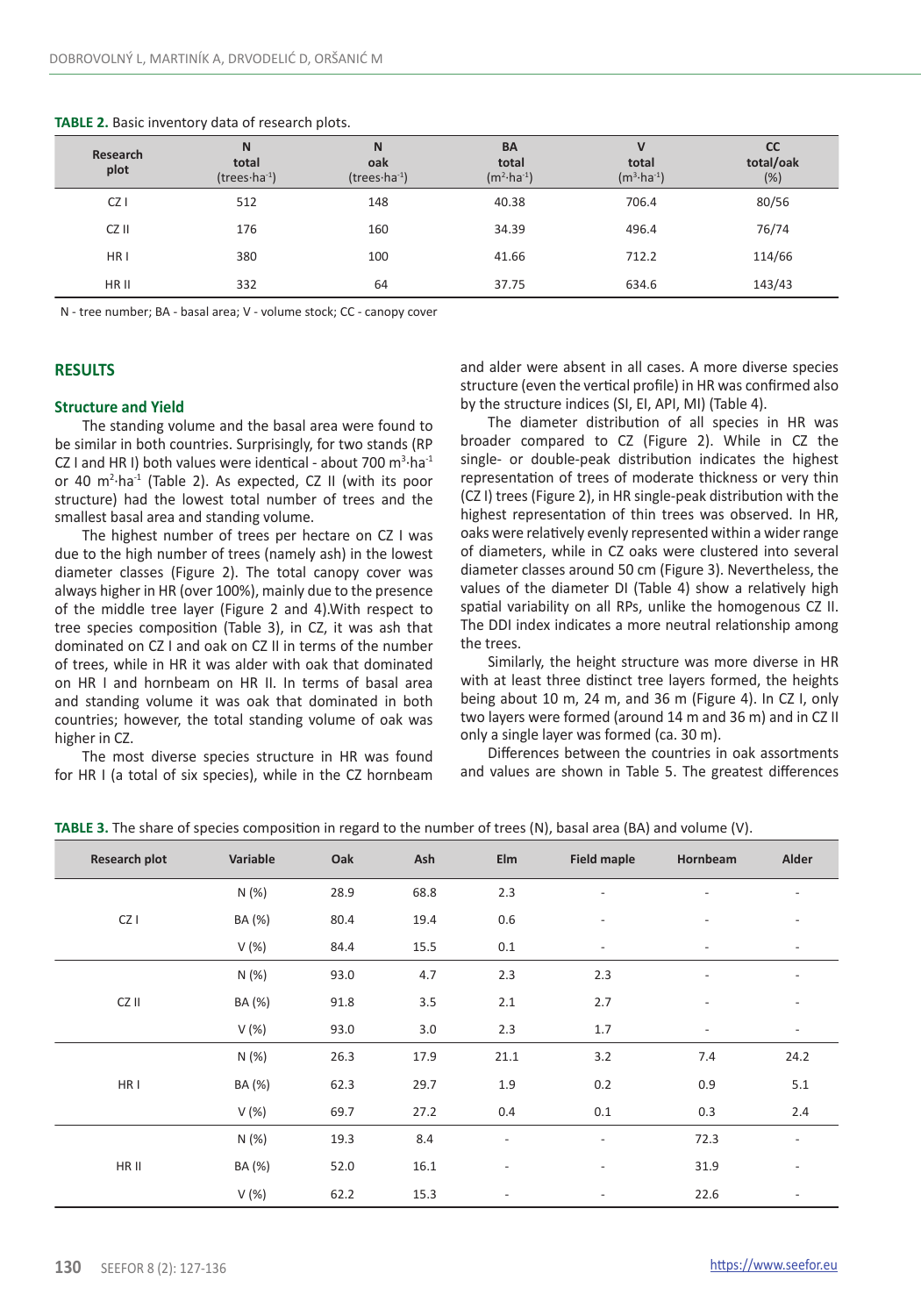#### **TABLE 4.** Structure indices.

| <b>Structure</b> | <b>Research plot</b> |       |            |             |  |  |  |
|------------------|----------------------|-------|------------|-------------|--|--|--|
| indices          | CZ <sub>1</sub>      | CZ II | <b>HRI</b> | <b>HRII</b> |  |  |  |
| $SI-N$           | 0.70                 | 0.40  | 1.63       | 0.76        |  |  |  |
| $SI-G$           | 0.51                 | 0.37  | 0.94       | 1.00        |  |  |  |
| EI-N             | 0.64                 | 0.29  | 0.91       | 0.69        |  |  |  |
| $E1-G$           | 0.46                 | 0.27  | 0.52       | 0.91        |  |  |  |
| <b>API</b>       | 1.12                 | 1.04  | 2.07       | 1.41        |  |  |  |
| MI               | 0.52                 | 0.19  | 0.80       | 0.50        |  |  |  |
| DI               | 0.51                 | 0.17  | 0.52       | 0.42        |  |  |  |
| DDI              | $-0.07$              | 0.03  | 0.04       | 0.00        |  |  |  |

SI-N - Shannon index based on tree number; SI-G - Shannon index based on basal area;EI-N - Standardized Shannon index based on tree number; EI-G - Standardized Shannon index based on basal area; API - Species-profile index; MI - Mixing index; DI - Index of DBH differentiation; DDI - Index of DBH dominance

between countries were in the share of valuable assortments (classes I and II). There is only about 5% of this class in CZ and about 20-30% in HR. Despite the total volume of oak in HR being lower than in CZ, the total yield was higher (loss in CZ - ca. 22,000 € $\cdot$ ha $^{-1}$ ).

## **Crop Oaks (DBH > 30 cm)**

HR was found to contain less crop oaks compared with CZ (Table 6). In general crop oaks in HR reached higher mean DBH and V (Table 6); however, significantly only when CZ I was compared with HR II and CZ II with HR I and HR II (Table 9). Tree heights were similar, except for CZ II. Crop oak crown characteristics, i.e. CL and CP, were significantly greater in HR (except for CL of CZI when compared with HRI); the mean CP here being almost twice as large as those in CZ (Table 6 and 9). Mean distance (D) of the targeted crop oak to the nearest neighbours was greater in HR (significantly only when CZ II was compared with HR I and II) (Table 6 and 9). These results confirmed also the growth relationships (DBH vs. h vs. CP) of CZ-HR oak trees with the similar direction and shape of constructed curves (Figure 5 and 6).

In both countries, oaks showed the same significant and even distribution across the plot with spacing (i.e. the

**TABLE 5.** Share of oak assortments and assessment of economical value.



**FIGURE 2.** Distribution of DBH classes of all tree species. The diameter distribution in HR was more broad compared to CZ.



**FIGURE 3.** Distribution of DBH classes of oak. In HR, oaks were relatively evenly represented within a wider range of diameters, while in CZ oaks are clustered into several diameter classes around 50 cm.



**FIGURE 4.** Distribution of height classes of all species. The height structure was more diverse in HR with at least three distinct tree layers.

| <b>Assortment</b> | CZ <sub>1</sub><br>(%) | CZ II<br>(%) | <b>HRI</b><br>(%) | <b>HRII</b><br>(%) | CZ <sub>1</sub><br>$(\epsilon$ ·ha <sup>-1</sup> ) | CZ II<br>$(\epsilon$ ·ha <sup>-1</sup> ) | <b>HRI</b><br>$(\epsilon$ ·ha <sup>-1</sup> ) | <b>HRII</b><br>$(\epsilon$ ·ha <sup>-1</sup> ) |
|-------------------|------------------------|--------------|-------------------|--------------------|----------------------------------------------------|------------------------------------------|-----------------------------------------------|------------------------------------------------|
| ъ.                | 3.2                    | 5.8          | 22.3              | 28.6               | 8,611.2                                            | 12,332.3                                 | 50.759.6                                      | 51,770.4                                       |
| Ш.                | 0.8                    | 0.0          | 0.9               | 0.5                | 939.2                                              | 0.0                                      | 892.2                                         | 385.4                                          |
| III.a             | 55.6                   | 53.9         | 32.4              | 28.2               | 38.795.4                                           | 29,138.7                                 | 18.805.6                                      | 13,005.2                                       |
| III.b             | 5.7                    | 6.7          | 7.2               | 6.2                | 3.945.0                                            | 3.619.1                                  | 4.208.3                                       | 2.871.7                                        |
| V.                | 26.0                   | 25.3         | 27.0              | 26.6               | 6.423.0                                            | 4,837.5                                  | 5.544.0                                       | 4,350.6                                        |
| VI.               | 8.8                    | 8.2          | 10.2              | 9.9                | 2.203.4                                            | 1.597.2                                  | 2.130.9                                       | 1.644.4                                        |
| Total             | 100                    | 100          | 100               | 100                | 60.917.3                                           | 51,524.8                                 | 82.340.5                                      | 74,027.7                                       |

I. sliced venner log; II. Peeled lower quality veneer log; III.a and III.bsaw log; V. pulpwood; VI. fuelwood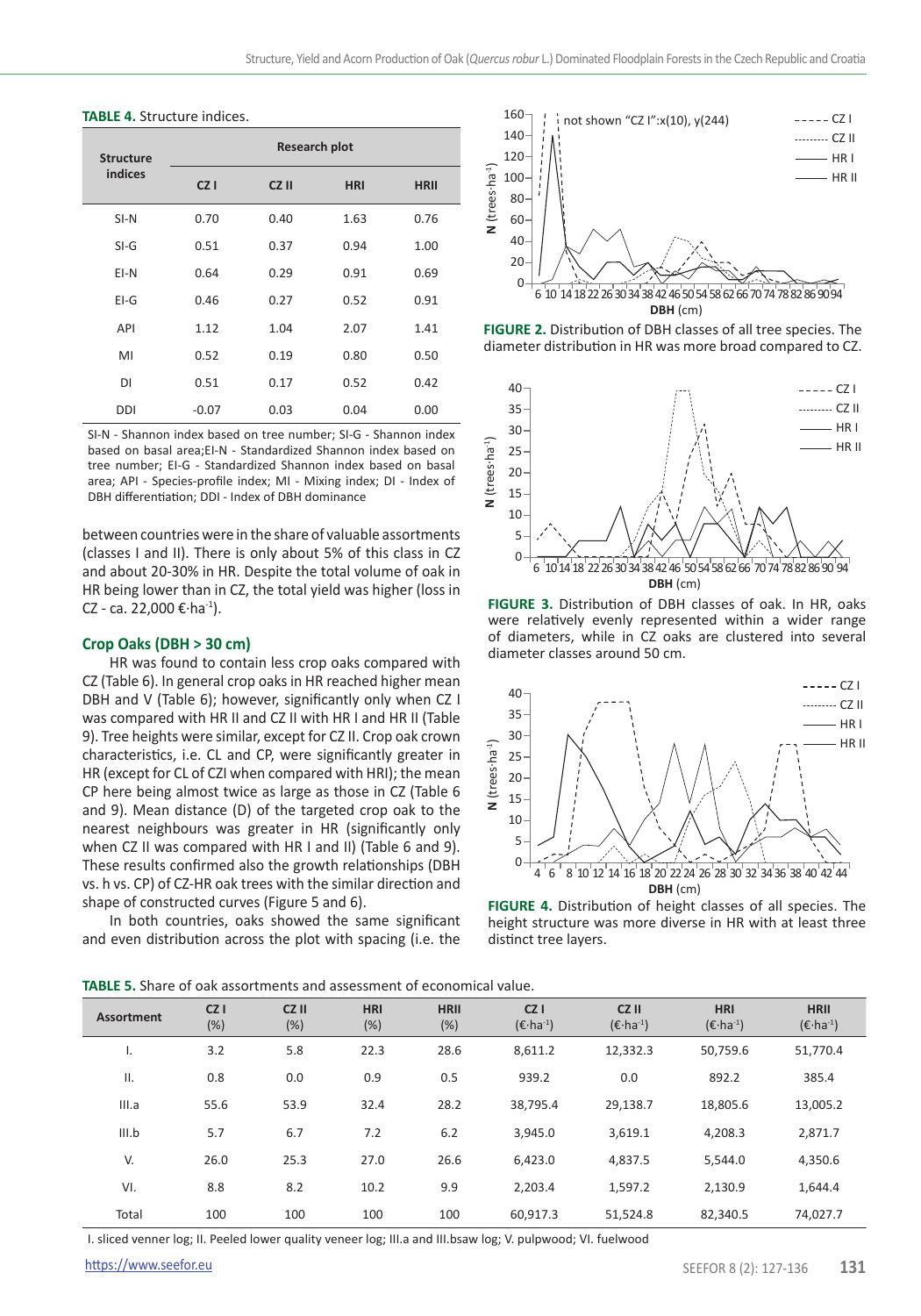| Plot            | <b>N</b><br>(trees $\cdot$ ha $^{-1}$ ) | <b>DBH</b><br>mean<br>(SD/min-max)<br>(cm) | h<br>mean<br>(SD/min-max)<br>(m) | $\mathsf{V}$<br>mean<br>$(SD/min-max)$<br>(m <sup>3</sup> ) | <b>CL</b><br>mean<br>(SD/min-max)<br>(m) | <b>CP</b><br>mean<br>(SD/min-max)<br>(m <sup>2</sup> ) | D<br>mean<br>(SD/min-max)<br>(m) |
|-----------------|-----------------------------------------|--------------------------------------------|----------------------------------|-------------------------------------------------------------|------------------------------------------|--------------------------------------------------------|----------------------------------|
| CZ <sub>I</sub> | 132                                     | 51.3<br>$(15.2/7.4-73.8)$                  | 34.7<br>$(6.4/10.2 - 40.4)$      | 4.1<br>$(2.0/0.01-8.5)$                                     | 14.5<br>$(4.0/4.3-25.3)$                 | 40.2<br>$(27.7/2.5-110.7$                              | 7.8<br>$(1.3/5.8-10.7)$          |
| CZ II           | 160                                     | 48.9<br>$(7.3/33.1 - 70.3)$                | 28.2<br>$(3.3/14.5-34.3)$        | 2.8<br>$(1.0/1.3-5.9)$                                      | 13.8<br>$(3.8/5.4-24.1)$                 | 44.7<br>$(19.9/11.8-113.3)$                            | 7.2<br>$(1.2/4.9-9.6)$           |
| HR <sub>1</sub> | 84                                      | 56.5<br>$(15.3/30.9-92.3)$                 | 35.1<br>$(5.0/24.5-43.5)$        | 5.0<br>$(3.2/1.0-14.9)$                                     | 17.2<br>$(3.9/10.5-25.0)$                | 74.1<br>$(39.4/25.8-188.8)$                            | 9.0<br>$(2.1/6.1-13.2)$          |
| HR II           | 64                                      | 66.6<br>$(12.8/38.2 - 90.1)$               | 38.8<br>$(3.0/32.5 - 45.0)$      | 7.2<br>$(3.0/1.9-14.6)$                                     | 18.8<br>$(3.2/10.0 - 24.0)$              | 82.1<br>$(37.9/22.6-195.7)$                            | 9.3<br>$(1.8/6.4-12.4)$          |

**TABLE 6.** Individual crop oak characteristics (mean, SD - standard deviation, min - minimum, max - maximum values).

N - tree number; DBH - diameter at breast height; h - tree height; V - volume; CL - crown length; CP - crown projection; D - mean distance of the targeted crop oak to the all nearest neighbours of any species expressed in growth space



**FIGURE 5.** Height / diameter curves of CZ-HR crop oaks. HR oaks showed better height growth, but with the similar shape of both curves.



**FIGURE 6.** Relationships between DBH and crown projection "CP" of CZ-HR crop oaks. HR oaks showed larger crowns, but with the similar direction of both curves.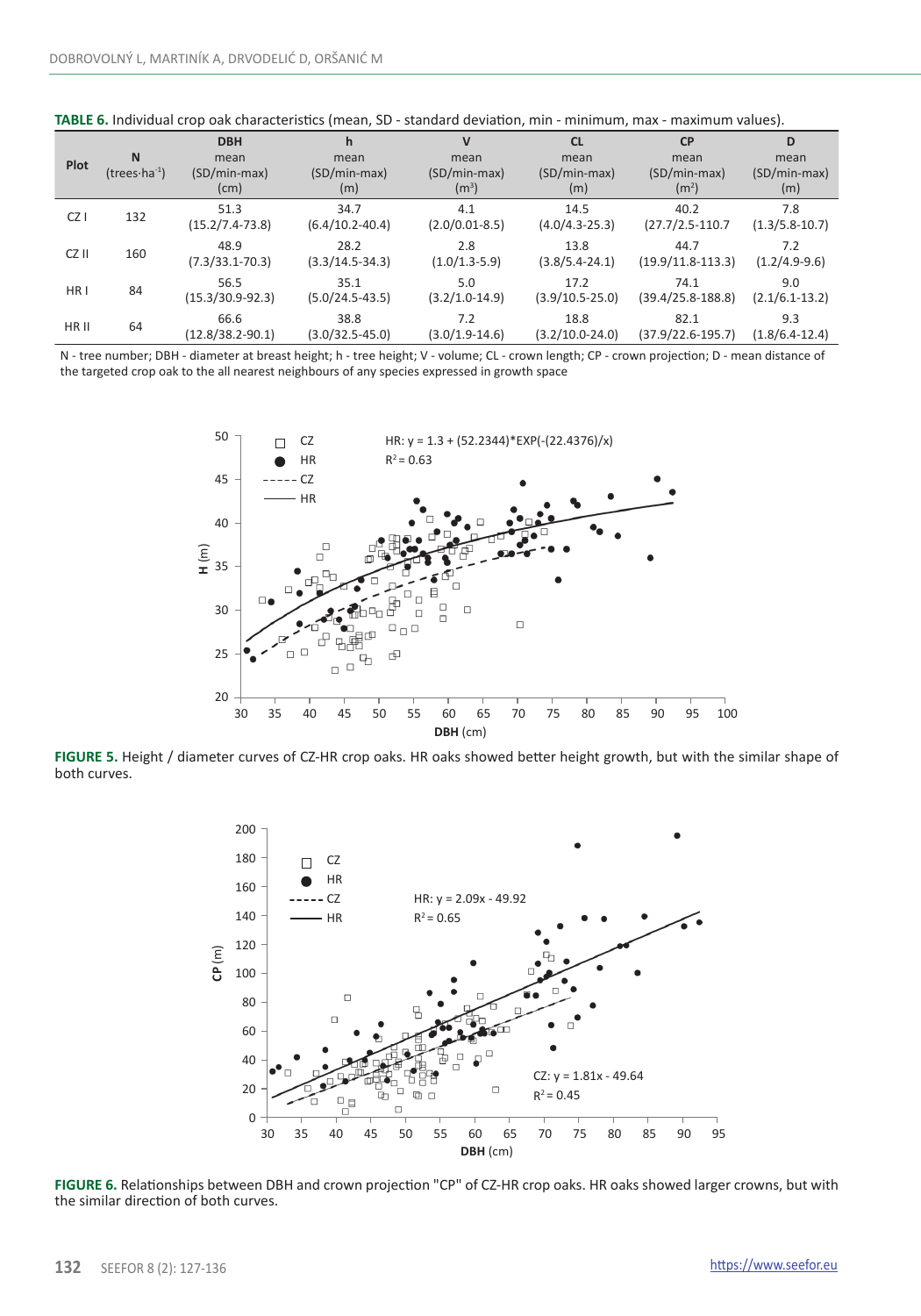distance to the nearest neighbouring oak) being greater for HR (Table 7).

## **Acorn Production**

In CZ I, acorn density was the lowest of all plots (Table 8), but not significantly when compared with CZ II (Table 9). In CZ II, the density was significantly lower only when compared with HR I. Differences in acorn abundance in HR were not statistically significant. Despite very different germination rates in each stand, there were generally more

**TABLE 7.** Distribution pattern of crop oaks.

| Research<br>plot | <b>Observed</b><br>mean<br>spacing<br>(m) | Ratio | z-score | p-value | <b>Distribution</b><br>pattern |
|------------------|-------------------------------------------|-------|---------|---------|--------------------------------|
| $CZ$ I           | 5.99                                      | 1.31  | 3.97    | 0.0001  | Even                           |
| CZ II            | 4.87                                      | 1.21  | 2.98    | 0.0029  | Even                           |
| HR <sub>1</sub>  | 6.53                                      | 1.27  | 3.16    | 0.0016  | Even                           |
| HR II            | 9.17                                      | 1.39  | 4.10    | 0.0000  | Even                           |
|                  |                                           |       |         |         |                                |

germinable seeds per square metre in HR. In HR, more even spatial coverage of the totalarea by acorns was found compared with CZ (Figure7).

The share of covered area by acorns was higher in HR (about 80% of the total area covered by medium or high density of acorns) compared with CZ (about 50-80% of the total area covered by null or low density of acorns) (Table 10). In HR medium or high acorn density / seedfall was observed in 80% of all oak trees, while in CZ null or weak seedfall was observed in 50-80% of all oaks (Table10).

|  | <b>TABLE 8.</b> Acorn characteristics (mean, SD - standard |  |  |
|--|------------------------------------------------------------|--|--|
|  | deviation, min - minimum, max - maximum values).           |  |  |

| Research<br>plot | <b>Acorn density</b><br>mean<br>(SD/min-max)<br>$(No·m-2)$ | Germination<br>capacity<br>mean<br>(%) | Germinable<br>seeds<br>mean<br>$(No·m-2)$ |
|------------------|------------------------------------------------------------|----------------------------------------|-------------------------------------------|
| CZ1              | 1.67<br>$(4.52/0-24)$                                      | 53                                     | $\mathbf{1}$                              |
| CZ II            | 11.11<br>$(21.25/0-100)$                                   | 33                                     | 4                                         |
| HR <sub>1</sub>  | 16.78<br>$(18.16/0-76)$                                    | 27                                     | 5                                         |
| HR II            | 11.22<br>$(14.71/0-60)$                                    | 70                                     | 8                                         |



**FIGURE 7.** Spatial density of acorns with in the RPs. In HR, more even spatial cover age of area by acorns with heigher density was found compared with CZ.

| TABLE 9. The results of Kruskal-Wallis analysis of variance. |  |  |  |
|--------------------------------------------------------------|--|--|--|
|--------------------------------------------------------------|--|--|--|

|                | н      | df | p     | Stat. diff. (multiple comparison)                                                  |
|----------------|--------|----|-------|------------------------------------------------------------------------------------|
| <b>DBH</b>     | 37.498 | 3  | 0.000 | CZI vs. CZII+HRII: CZII vs. CZI+HRI+HRII: HRI vs. CZII+HRII: HRII vs. CZI+CZII+HRI |
| h              | 93.333 | 3  | 0.000 | CZI vs. CZII: CZII vs. HRI+HRII: HRI vs. CZII+HRII: HRII vs. CZII+HRI              |
| V              | 53.896 | 3  | 0.000 | CZI vs. CZII+HRII: CZII vs. CZI+HRI+HRII: HRI vs. CZII+HRII: HRII vs. CZI+CZII+HRI |
| CL.            | 35.150 | 3  | 0.000 | CZI vs. HRI; CZII vs. HRI+HRII; HRI vs. CZII; HRII vs. CZI+CZII                    |
| C <sub>P</sub> | 35.713 | 3  | 0.000 | CZI vs. HRI+HRII: CZII vs. HRI+HRII: HRI vs. CZI+CZII: HRII vs. CZI+CZII           |
| D              | 17.978 | 3  | 0.000 | HRI vs. CZII: HRII vs. CZII: CZII vs. HRI+HRII                                     |
| Acorn density  | 31.050 | 3  | 0.000 | CZI vs. HRI+HRII: CZII vs. HRI: HRI vs. CZI+CZII: HRII vs. CZI                     |

DBH - diameter at breast height; h - tree height; V - volume; CL - crown length; CP - crown projection; D - mean distance of the targeted crop oak to the all nearest neighbours of any species expressed in growth space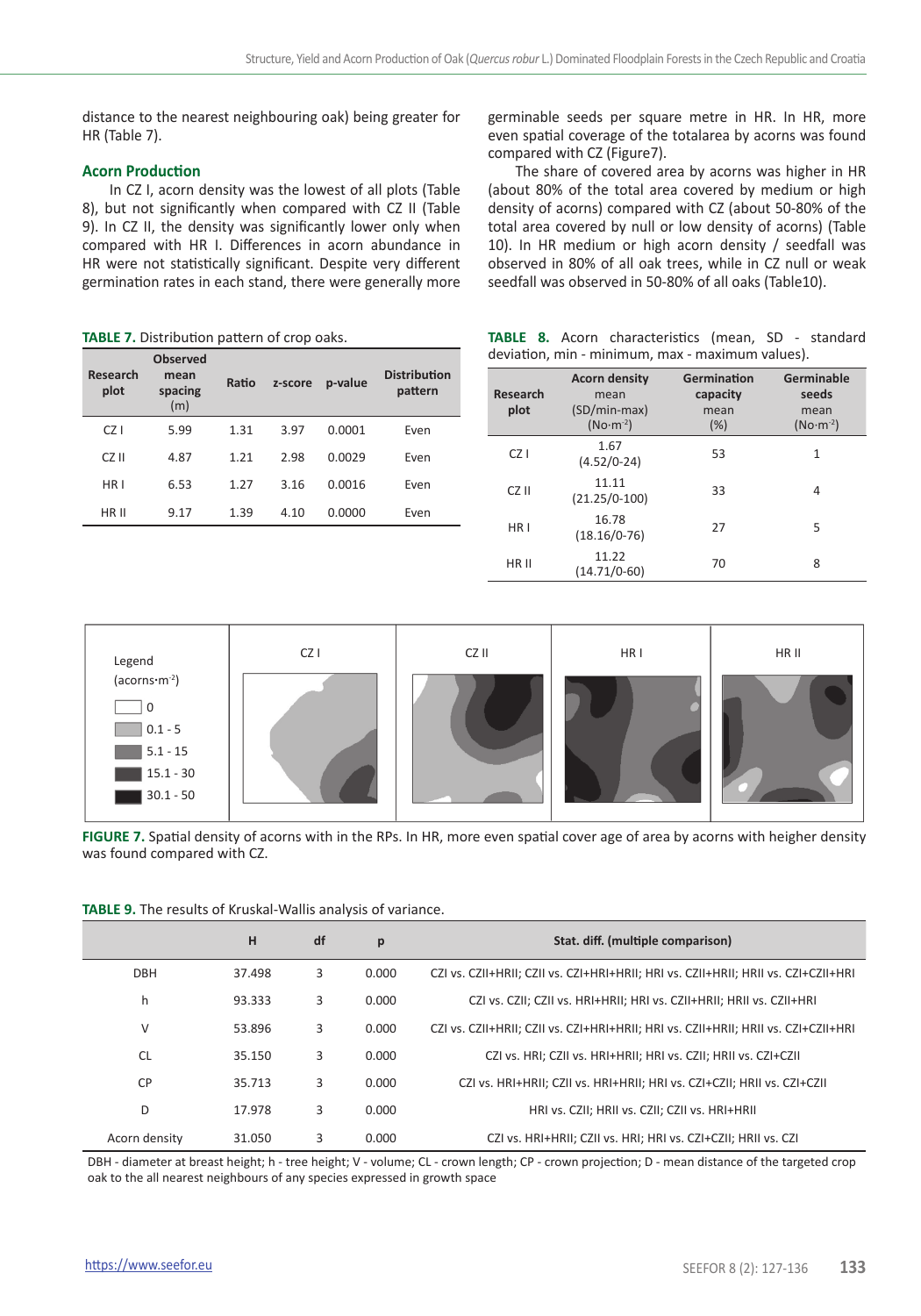| Acorn density - categories | Share of area<br>(%) |       |                 |       | Share of crop oaks<br>(% ) |       |                 |       |
|----------------------------|----------------------|-------|-----------------|-------|----------------------------|-------|-----------------|-------|
| $(No·m-2)$                 | CZ                   | CZ II | HR <sub>1</sub> | HR II | CZ                         | CZ II | HR <sub>1</sub> | HR II |
| $\mathbf 0$<br>(null)      | 34.2                 | 3.9   | 0.4             | 1.9   | 50.0                       | 6.4   | 0.0             | 4.2   |
| $0.1 - 5$<br>(weak)        | 47.4                 | 50.8  | 2.1             | 14.0  | 26.2                       | 51.1  | 0.0             | 4.2   |
| $5.1 - 15$<br>(medium)     | 12.9                 | 15.9  | 39.6            | 56.6  | 19.0                       | 12.8  | 30.3            | 70.8  |
| 15.1-30<br>(high)          | 5.5                  | 17.5  | 39.8            | 23.1  | 4.8                        | 14.9  | 57.6            | 16.7  |
| $30.1 - 50$<br>(very high) | 0.0                  | 12.0  | 18.1            | 4.4   | 0.0                        | 14.9  | 12.1            | 4.2   |

**TABLE 10.** The share of area (1 RP = 0.25 ha) covered by different categories of acorn density and the share of crop oaks belonging to different categories of acorn density.

## **DISCUSSION**

Our results based on comparisons of forest structure, yield and acorn production in HR - CZ cleared the way for basic silvicultural decisions (Table 11).

Despite different natural conditions, the volume production was found to be similar in both countries. For two stands (CZ I and HR I) the volume was identical - about 700  $m<sup>3</sup>$  ha<sup>-1</sup>. It is necessary to point out that the analysed stands in CZ were about 20 to 30 years younger than those in HR. According to the existing growth tables for both countries, this involves the most productive stands on top quality soil [19, 20]. The comparable volume yield is also given by the greater number of trees, especially oaks, in the upper layer in CZ, which is related to the silvicultural strategy of the clear-cutting management model applied. Surprising

| Characteristic                               |     | CZ HR Comparable |
|----------------------------------------------|-----|------------------|
| Site and forest type of stands               |     |                  |
| Stand age                                    |     |                  |
| Altitude                                     |     |                  |
| Annual precipitation                         |     |                  |
| Annual temperature                           |     |                  |
| Growing stock and basal area                 |     |                  |
| Total number of trees per ha                 |     |                  |
| Canopy area                                  |     |                  |
| Structure diversity                          |     |                  |
| Oak - number of crop trees per ha            | $+$ |                  |
| Oak - individual tree characteristics        |     |                  |
| Oak – growth relationships (shape of curves) |     |                  |
| Oak - economic value                         |     |                  |
| Oak - acorn production                       |     |                  |

were also the similar oak parameter relationships, which indicate similar dynamics in both countries.

In contrast, the analysis of stand structure confirmed the expected differences between these two countries. While in CZ the poor structure and the tree characteristics observed are given by the clear-cutting management model, the more diverse structure of the forest in HR corresponds to the Croatian model with a multi-layered floodplain forests [12]. Such a model is also closer to the natural conditions in virgin floodplain forests, where the relatively dynamic structure is characterised by a multi-layer distribution of tree species and a distinct diameter differentiation, which particularly applies to the optimum stage [7, 8, 21].

Comparing the individual growth characteristics for crop oaks found in CZ to have up to twice more individuals (130-160 trees per hectare) with smaller spacing than in HR. These oaks, however, had a lower mean volume, shorter crowns and nearly twice smaller crown projection compared with HR oak trees. For instance, Spiecker [6] recommended supporting only about 60 target trees per hectare through crown thinning to optimise the radial increment in oak, which corresponds to the Croatian model. These usually thickest oak trees also have larger crowns (the relationship was confirmed similarly for both countries - see Figure 5 and 6), thus having better prerequisites for fructification [2, 3].Croatian system also provided higher economic benefits. Despite lower cubic volume of oak per ha in HR, we can expect higher economic profit from oak trees in HR due to more valuable assortments (loss in CZ - ca. 22,000 €·ha-1).

The acorn crop values obtained for the analysed stands in both countries (2-17 acorns per square metre) were below the threshold of the mast year (20-50 acorns $\cdot$ m<sup>-2</sup>) [2, 22]. Years of rich crop are likely to occur more frequently in HR than in CZ [1, 9, 23]. While in mast years the presence of richly and regularly fruiting individuals is not crucial for seeding to be sufficient, in the years with medium and lower crop rates the opposite is true [22, 24]. To this end, the size and quality of the crown and sufficient space for growth, where applicable, are the prerequisites for individual trees to be fruiting richly and on a regular basis [3, 24].

In Croatian management with a multi-layered floodplain forests shelterwood felling in three cuts (preparatory,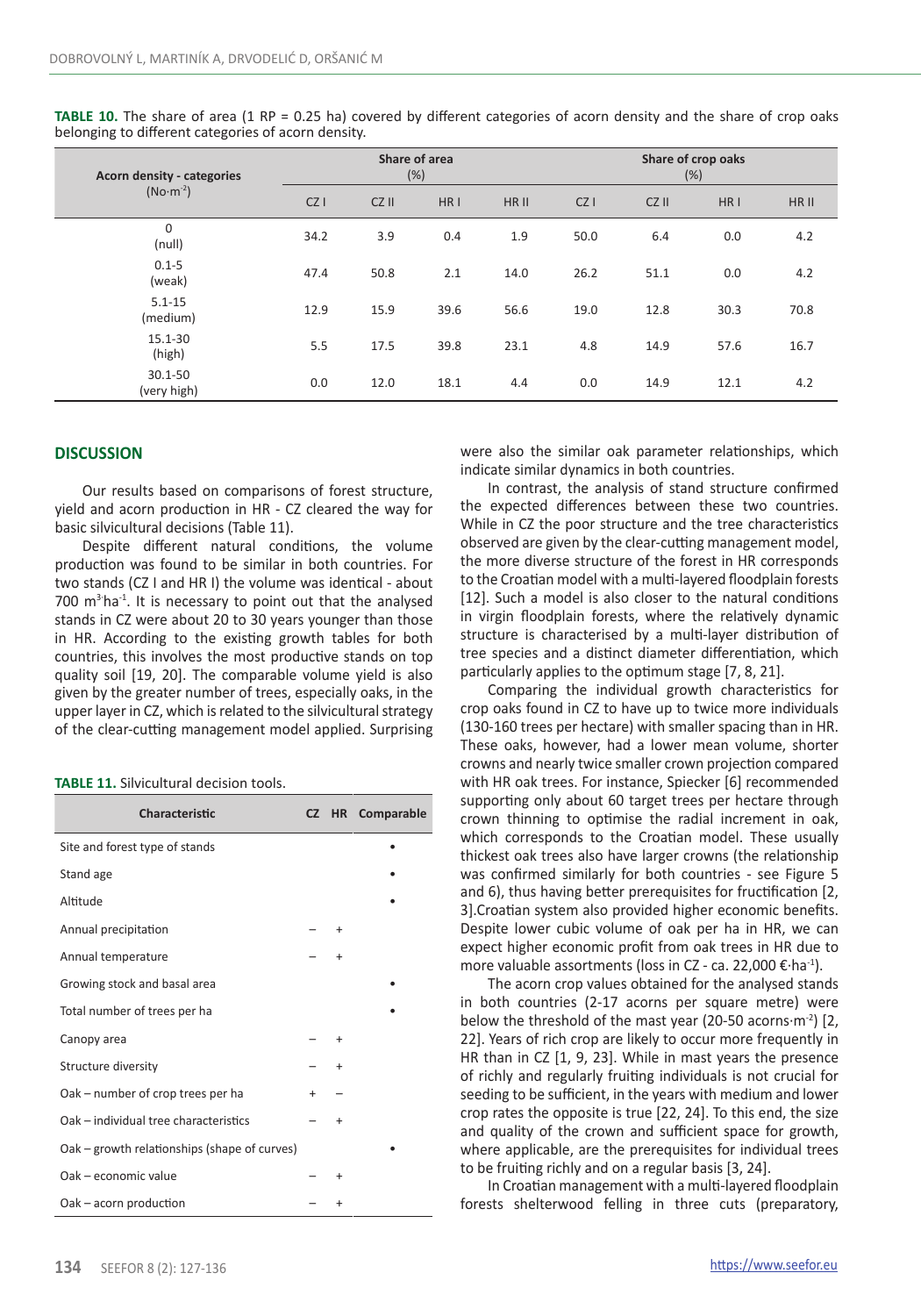seeding and final) is used with the regeneration period of 6-10 years, when the average density of oak seedlings and other species is about 40,000-50,000 individuals per ha [12]. However, in CZ shelterwood felling is limited by pure evenaged structure of unprepared adult oak stands which (after opening) causes strong weed expansion and stem sprouting. Dobrovolný [11], however, inventoried (in the southern part of CZ in Židlochovice region with 3355 ha of floodplain forests) in total 8 ha of young pedunculate oak stands (with age 5-7 years) established from natural regeneration with density ranging between 15,000-100,000 individuals per ha. The original mother stands, characterized by lower stock density (that ranged between 0.5-0.8), were harvested by clear-cutting immediately after the acorn fall.

The growth relationships of CZ-HR oaks showed a similar trend (or shape of constructed curves). Thus, the stem and crown characteristics (and also the amount and quality of produced acorns) of new CZ oaks could be probably changed if changing silvicultural system. However, based on the results presented in this paper we can not determine exactly which concrete factor caused the observed differences between HR and CZ. Probably there exists a complex of various factors such as climate, water regime, tree vitality and physiological stress, genetic predispositions, etc. This study should be a start and a challenge for future cooperation and long-term research in this field.

## **CONCLUSIONS**

Our results showed elementary differences not only in the forest structure, but also in the management approach in floodplain forests of CZ and HR. While different concepts and stand structures may involve a comparable production level, the approach of clear-cutting management in the Czech Republic brings a range of problems. Despite complex of biotic and abiotic factors and more favourable climatic conditions in HR, the silvicultural system of CZ floodplain forests should be gradually converted to the Croatian model with a multilayered forest structure, more focused on individual tree growth with high economical value and high reproductive potential. To achieve these goals primarily young and middleaged stands in CZ should be managed through releasing of crowns of high-quality (and vital) crop trees (60-80 trees per hectare), as well as structuring the stands by preserving the lower tree layers consisting of accompanying tree species.

#### **Acknowledgements**

The research study was supported by one Project (No. KUS QJ1230330) of the Czech Agency for Agricultural Research and two Projects (No. IGA 84/2013 and No. IGA 33/2014) of Mendel University in Brno.

## **REFERENCES**

- 1. KLIMO E, HAGER H, MATIĆ S, ANIĆ I, KULHAVÝ J 2008 Floodplain Forests of Temperate Zone of Europe. Lesnickápráce, Kostelecnad Černýmilesy, 623 p
- 2. RÖHRIG E, BARTSCH N 2006 Waldbau auf ökologischer Grundlage [Silviculture on ecological basis]. Stuttgart, Ulmer, Germany, 479 p
- 3. MARTINÍK A, DOBROVOLNÝ L, PALÁTOVÁ E 2014 Tree growing space and acorn production of *Quercus robur*. *Dendrobiology* 71: 101-108. DOI: [https://doi.](https://doi.org/10.12657/denbio.071.010) [org/10.12657/denbio.071.010](https://doi.org/10.12657/denbio.071.010)
- 4. MATIĆ S, ORŠANIĆ M, BARIČEVIĆ D 1999 Natural regeneration of pedunculate oak in floodplain forests of Croatia. *Ekologia* 18 (1): 111-119
- 5. SORK VL, FLEMING TH, ESTRADA A 1993 Evolutionary ecology of mast-seeding in temperate and tropical oaks (*Quercus* spp.). *Vegetatio* 107 (1): 133-147. DOI: [https://](https://doi.org/10.1007/BF00052217) [doi.org/10.1007/BF00052217](https://doi.org/10.1007/BF00052217)
- 6. SPIECKER H 1991 Zur Steuerung des Dickenwachstums und der Astreinigung von Trauben- und Stieleichen [Influencing of diameter growth and pruning of oaks]. PhD thesis, University in Freiburg, Freiburg, Germany, 150 p
- 7. KORPEĹ Š 1991 Pestovanie lesa [Silviculture]. Bratislava, Slovakia, 465 p
- 8. REININGER H 2000 Das Plenterprinzip [Principles of selection forests]. Stuttgart, Germany, 238 p
- 9. VAŇKOVÁ K 2004 Natural regeneration of oak in floodplain forest. PhDthesis, Mendel University, Brno, Czech Republic, 164 p
- 10. HOUŠKOVÁ K, PALÁTOVÁ E, MAUER O 2007. Possibilities and procedures for the natural regeneration of pedunculate oak in south Moravia. *In*: Proceeding of IUFRO International Conference on Management of Floodplain Forests in Southern Moravia, Židlochovice, Czech Republic, 13-16 May 2000. Židlochovice, Czech Republicpp 89-98
- 11. DOBROVOLNÝ L2014 Potential of natural regeneration of *Quercus robur* L. in floodplain forests in the southern part of the Czech Republic. *Journal of Forest Science* 60 (12): 534-539
- 12. MATIĆ S 2000 Managing forests of pedunculate oak in different structural and site conditions in Croatia. *In*: Proceeding of IUFRO International Conference on Management of Floodplain Forests in Southern Moravia, Židlochovice, Czech Republic, 13-16 May 2000. Židlochovice, Czech Republic, pp 55-65
- 13. ORŠANIĆ M, DRVODELIĆ D 2007 Natural regeneration of pedunculate oak. Proceeding Conference of Forest Management systems and regeneration of floodplain forest sites, Mendel University of Agriculture and Forestry, Brno, Czech Republic, pp 99-106
- 14. PERNAR N, KLIMO E, MATIĆ S, BAKŠIĆ D, LORENCOVÁ H 2009 Different technologies of floodplain forest regeneration from the aspect of soil changes. *Journal of Forest Science* 55: 357-367
- 15. ASSMANN E 1968 Náuka o výnoselesa [Science of forest yield]. Bratislava, Slovakia, 486 p
- 16. PETRÁŠ R, PAJTÍK J 1991 Sústavačesko-slovenských objemových tabuliek drevín [Volume table of Czechoslovakia]. *Lesnícky časopis* 37: 49-56